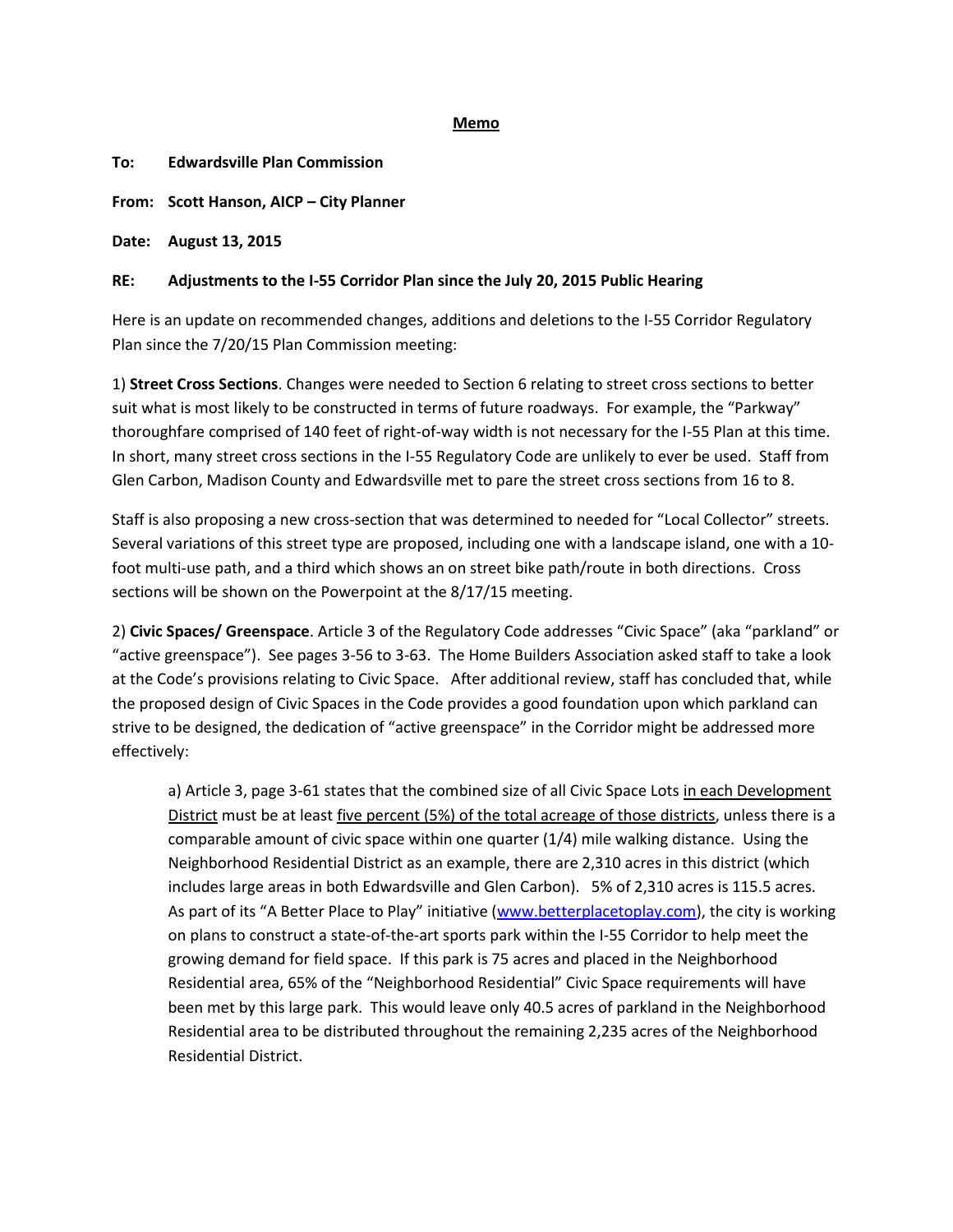## **I-55 Corridor Memo to PC – Page 2**

The "one large park" approach, while offering some economic efficiencies, will also require most recreational users to drive an automobile to the park itself. This is contradictory to one of the main principles of the I-55 Corridor area: Creating a community where major destinations (schools, commercial areas, park space) are within a 10 minute walk for the average citizen.

b) Expanding on the paragraph above, once the 115.5 acres of Civic Space is met, the current language suggests that active greenspace/civic space levels are effectively "capped." That is, after 115.5 acres, all Civic Space/active greenspace is either voluntarily provided/donated OR will be the responsibility of the municipality to purchase/acquire. With Edwardsville presently in need of and actively seeking MORE active greenspace/civic space of ALL sizes and targeted demographics, language in the I-55 Regulatory Code which "caps" the provision of Civic Space is not a prudent policy.

c) The "one large park" concept may also mean that one community's taxpayers may bear the full cost of developing and maintaining that parkspace.

In short, it is recommended that the I-55 Regulatory Plan remove the language on the provision of 5% Civic Space within each district. Instead, each community will individually consider its current policy regarding Active Greenspace dedications. For Edwardsville, this will be done city-wide, not just within the I-55 Corridor Plan area. Once completed, a revised city code on the provision of Active and Passive Greenspace will be a more effective way to implement the "Standards for Civic Spaces" requirements as compared to current I-55 Code provisions.

3) **Building exteriors** – At the July 2015 Plan Commission meeting, staff was asked to provide information about building exterior materials for existing single family homes in the vicinity of the I-55 Corridor Area. The following is a summary of the Covenants and Restrictions for six subdivisions built since 2000:

**Arbor Lake** – Brick /Brick Veneer/EIFS, stone (natural or cement) on 50% of entire exterior wall surface of 1st floor of one story home. Alternatively, one can cover 100% of front and one side. 2-story or 1.5 story homes adhere to the same requirements and alternative. Also, any frontage that faces a street must cover 100% to the top of the first floor.

**Ebbets Field Phase 1, 2 and 3** - 50% of first floor for 2 story homes (front, two sides and rear). Alternatively, the entire front and the entirety on one side of the house can be 100% brick. Ranch homes: 100% brick plus 100% brick of one side. (Lap side gauge is specifically called at .42 to .44 or better).